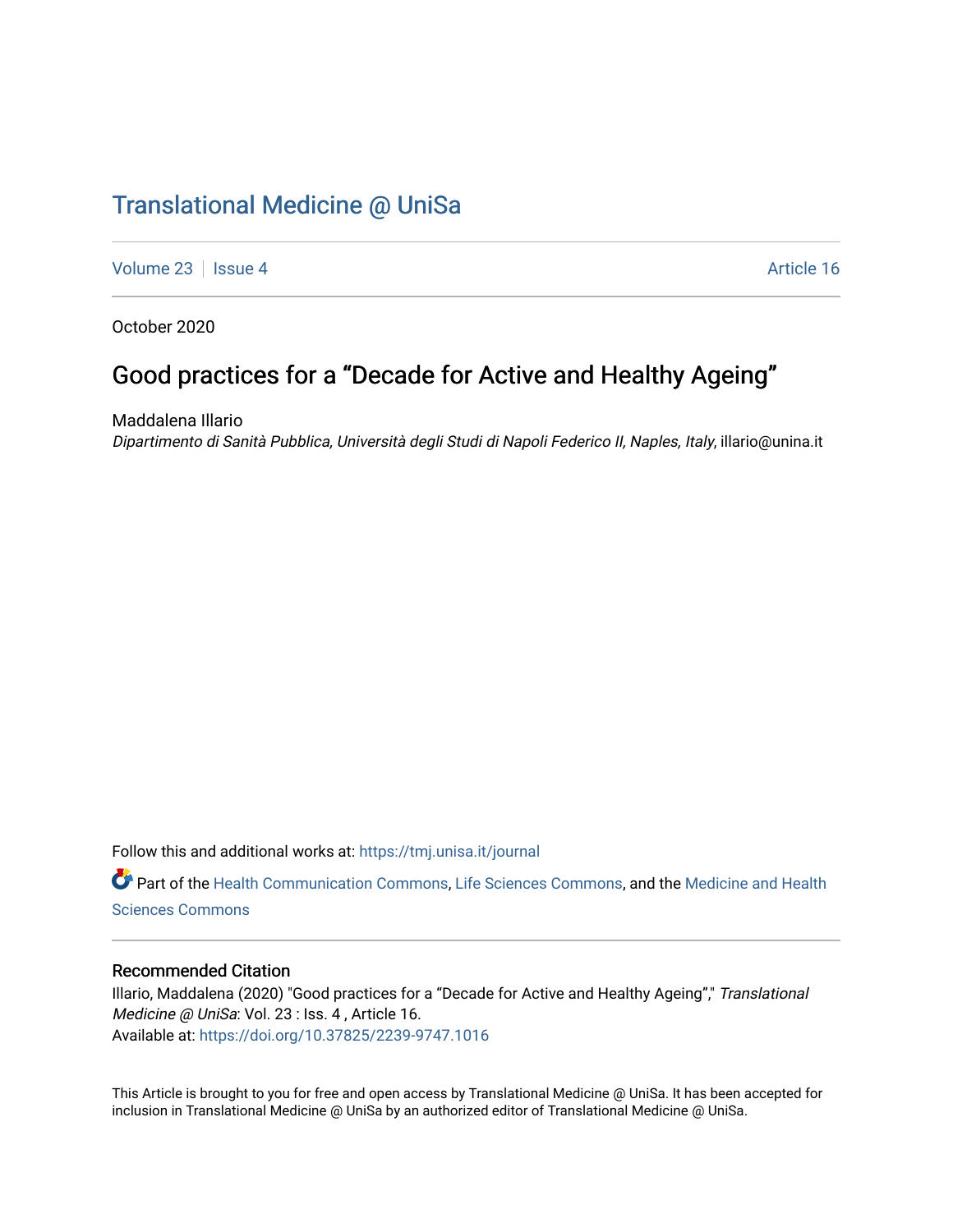### **Editorial:**

## **Good practices for a "Decade for Active and Healthy Ageing"**

**Little drops make the mighty ocean**

*Little Things, Julia Carney*

Illario M<sup>1-2</sup>, Tramontano G<sup>2</sup>, De Luca V<sup>1</sup>, Piazza O<sup>3</sup>

<sup>1</sup> Dipartimento di Sanità Pubblica, Università degli Studi di Napoli Federico II, Naples, Italy, <sup>2</sup>Unità Operativa Semplice Ricerca e Sviluppo, Azienda Ospedaliera Universitaria Federico II, Naples, Italy <sup>3</sup> Dipartimento di Medicina, Chirurgia e Odontoiatria "Scuola Medica Salernitana", Università di Salerno, Salerno, Italy

(email corresponding author: illario@unina.it)

#### I. EDITORIAL

Ageing is a success story of Public Health worldwide, but poses many challenges that hinder its transformation into an opportunity for sustainable development: infectious outbreaks and public health emergencies, chronic diseases, social inequalities, environmental issues and more. Science and technologies provide a bulk of opportunities to implement innovative approaches, but their sustainability relies on our capacity of collaboration. Sharing a vision is a key step to drive us together into the future. The World Health Organisation (WHO) developed a proposal for "The Decade of Healthy Ageing (2020-2030)", in the effort of bringing together governments, civil society, international agencies, professionals, academia, the media, and the private sector for ten years of concerted, catalytic and collaborative action to improve the lives of older people, their families, and the communities in which they live [1]. The proposal calls for concerted global action on Healthy Ageing and leave no one behind. According to WHO, Healthy Ageing is "the process of developing and maintaining the functional ability that enables wellbeing in older age. Functional ability is about having the capabilities that enable all people to be and do what they have reason to value".

Implementing the goals of the WHO Decade 2030 for AHA can be facilitated by innovative approaches to health service provision, but a life-course approach urges that our efforts develop along multiple dimensions: the present special issue zooms on the measures used to assess the effectiveness of pioneers who explored new opportunities to improve health outcomes.

The physical dimension is not the only element influencing perceived well-being. Emerging barriers and the gender gaps influence well-being and resilience, impacting the older adult quality of life [2].

Cognitive function plays a key role in perceived well-being, and poses many challenges to the implementation of effective and innovative interventions. Group Reminiscence Therapy (RT) can have a positive impact on cognition, depressive symptoms, and quality of life in nursing homes older adults [3].

There are evidences on how early interventions can reduce the risk of stroke in patients with asymptomatic carotid stenosis (ACS). Professional training is a key element to ensure that prevention interventions are actually uptaken in current practice: sharing experiences and knowledge at international level is an opportunity we must not miss [4].

Integration of care means person-centered integration of health and social care, longitudinally provided across primary and secondary healthcare including citizens' individual, social, economic and human resources [5].

Caregivers are key enablers in the adoption of the innovative approaches to integrated health and social service provision. Assessment of the caregivers' satisfaction is pivotal to improve integrated care assistance and ensure the best quality of life for both patients and their families [6].

Each intervention, independently on the dimension, highlights a learning need to be addressed, that can be supported by informal caregivers. In order to develop trainings, it is important to take in consideration the role of the facilitator (volunteer or self-employed), the level of skills, the needs of the end-users, the training content and methodologies together with the sustainability of the learning [7].

Overall, this special issue drives the readers through some part of the multifaceted spectrum of AHA, raising -we hope- their curiosity and stimulating their efforts in integrating their current practice with those changes –as little or big they may be in their reach- that ensure they provide their contribution to the Decade too.

#### **REFERENCES**

[1] The Decade of Healthy Ageing (2020-2030) https://www.who.int/ageing/decade-ofhealthy-ageing